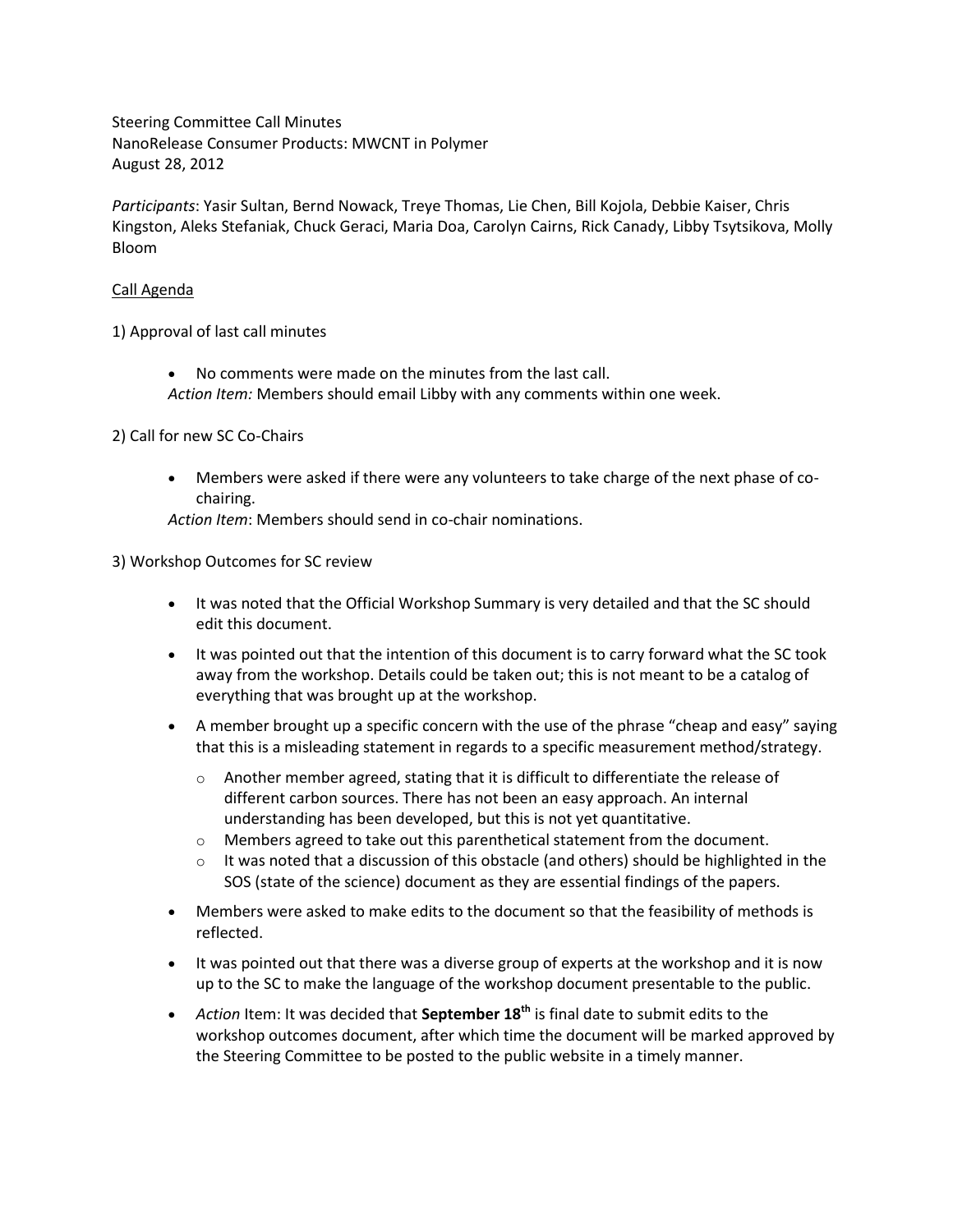# 4) Group Updates

- It was noted that this agenda item has been moved before Phase 2.5 & 3 in order to accommodate call participants who must leave the call early.
- TG co-chairs discussed wrapping up their white papers.
- SC co-chairs made clear the need to move forward with these documents by the time of Phase 3, since many members will also be involved with Phase 3.
	- o TG1:
		- A co-chair indicated the need to look at detection and characterization independently if there is time to go back and revise or reorganize parts of the document. It was noted that specifics, such as particle sizing, are left out.
		- Co-chairs estimate that the white paper is 75% complete.
		- Co-chairs agreed to catch up by the end of the week to decide if additional resources and help are needed to complete writing the white paper.
	- o TG2:
		- It was noted that there has not been much activity since the workshop.
		- There was one TG2 call in July where the white paper was discussed.
		- Members agreed that, content wise, the draft is complete.
		- Members discussed editing down the draft and choosing an avenue for publication.
	- o TG3:
		- Co-chair indicated that the TG3 white paper is finished and has been through two rounds of reviews.
		- A critical review for ES&T has also been written from the white paper, which was sent out at the end of last week for TG3 members to review.
			- If was noted that TG3 members have four weeks to comment and amend the review.
			- It was also noted that, in order to be coauthors, TG3 members must give feedback and not simply approve of the review.
	- o SOST:
		- Members referred to an SOS draft being worked on as a shared Google document.
		- An introduction with materials is being framed.
		- It was noted that, given today's discussion, the original ideas and outline may need to be revisited.
		- It was agreed that SOST members need to be reminded to continue to work on the text.

*Action Item*: A call should be set up for the SOST to initiate moving forward.

# 5) Phase 2.5 & Phase 3

 It was pointed out that one outcome of the workshop was realizing the importance of evaluating other ongoing studies that are relevant to the NR CP project.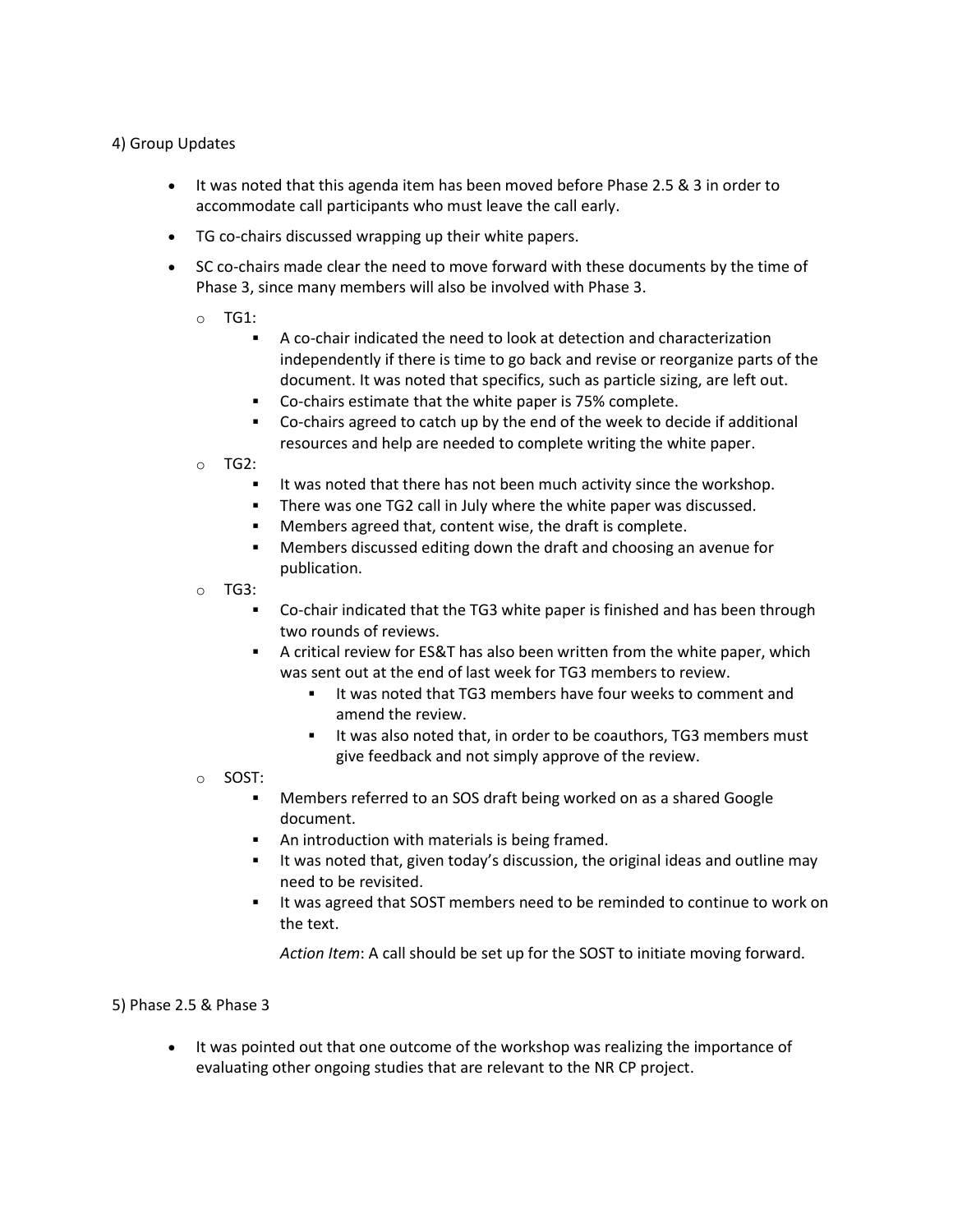- It was noted that the purpose of phase 2.5 is to wrap up phase 2 in a meaningful way in order to properly go on to phase 3.
- It was noted that initiating phase 2.5 has no effect on the white papers or SOS papers, which should continue towards finalization and submission for publishing.
- $\bullet$  It was mentioned that one aspect of 2.5 is to compile other projects and identify gaps. Instead of deferring this substantial amount work to SOS authors, it was suggested that a contractor be brought in. Members agreed that this was a good idea.
- A member's email comments about the phase 2.5/3 document were discussed.
	- $\circ$  It was noted that before inter-laboratory comparisons could be done there has to be a more bounded goal.
	- $\circ$  The member feels that there is not a consensus on what "release" is and how to deal with different forms of released material.
	- $\circ$  The comments propose holding off on the inter-lab study, and focusing on clearly defining "release", "test setup", and "measurement" while letting labs use a single technique and a single standard sample in order to learn how to get optimal conditions and dependable data.
	- o Members agreed that this is a good approach and the comments are useful.
- Members discussed the need to write up what the group defines as "release" after all the work has been compiled.
- It was noted that there may be techniques that have not yet even been considered by the project because of certain expertise that may not have been involved or the lack of time to deeply go into a literature review on methods.
- The need to finalize this project and have a workshop was discussed.
	- $\circ$  It was proposed that sending a redraft, including some of the scope issues with the charge, to a contractor is a good idea.
		- *Action item*: deadline of two weeks was set to add edits to the phase 2.5 proposal.
	- $\circ$  There is a plan to have a workshop, bringing together the major related efforts (Nanopolytox, NEPHH, etc.) to highlight the ongoing research that is not in the published literature, perhaps in March 2013.
	- $\circ$  The workshop will be set up so that those attending in Europe and North America can communicate with one another despite the time difference. Due to travel budgets, there will be meetings on location in both North America and Europe.

6) NanoSafe 2012 Abstract (& ideas for upcoming conferences)

- It was pointed out that SC members are encouraged to present the NanoRelease Consumer Products project at conferences and meetings.
- It was suggested that in the NanoSafe 2012 abstract the description of phase 1 with three tiers needs to be clarified.